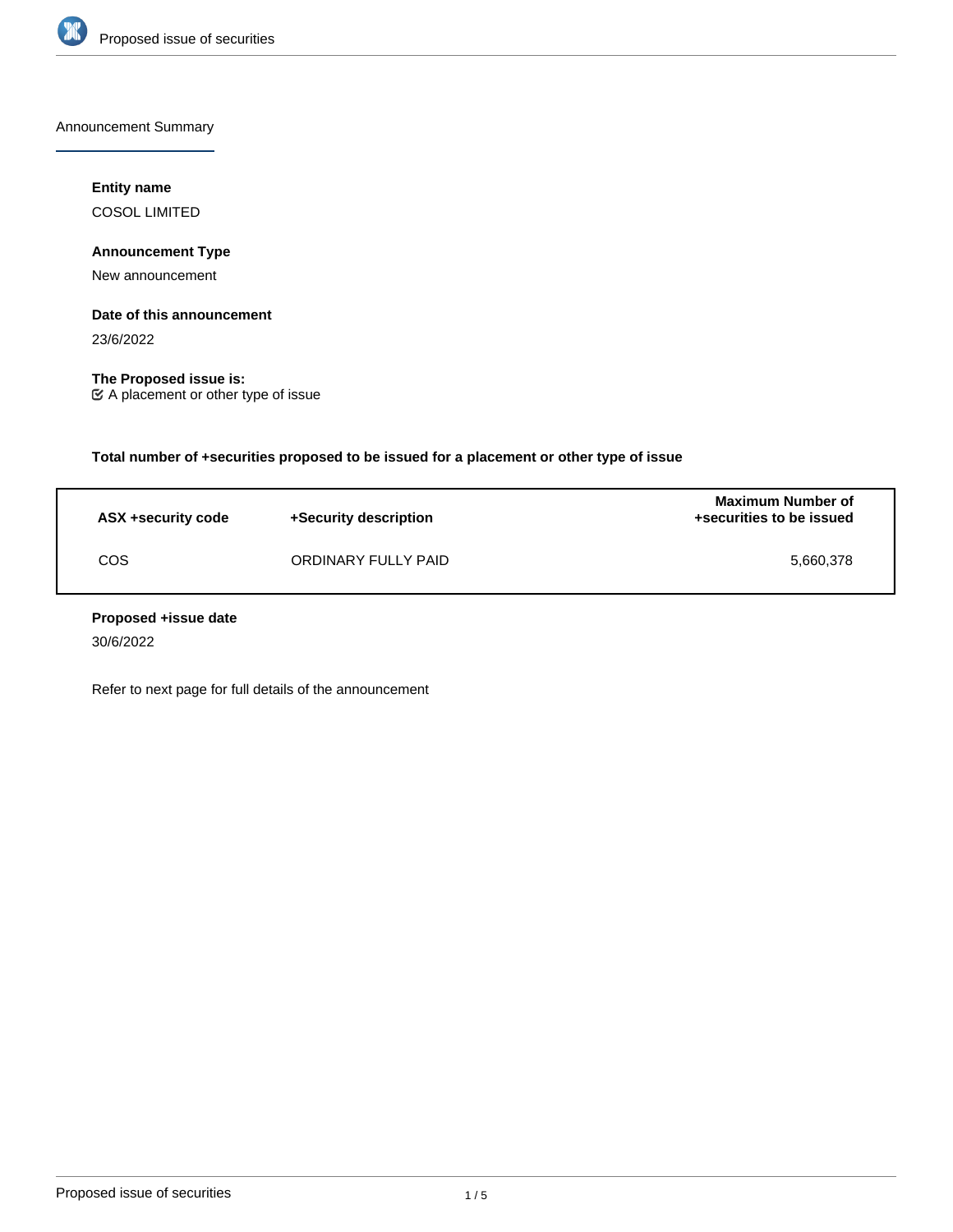

## Part 1 - Entity and announcement details

# **1.1 Name of +Entity**

COSOL LIMITED

We (the entity named above) give ASX the following information about a proposed issue of +securities and, if ASX agrees to +quote any of the +securities (including any rights) on a +deferred settlement basis, we agree to the matters set out in Appendix 3B of the ASX Listing Rules.

If the +securities are being offered under a +disclosure document or +PDS and are intended to be quoted on ASX, we also apply for quotation of all of the +securities that may be issued under the +disclosure document or +PDS on the terms set out in Appendix 2A of the ASX Listing Rules (on the understanding that once the final number of +securities issued under the +disclosure document or +PDS is known, in accordance with Listing Rule 3.10.3C, we will complete and lodge with ASX an Appendix 2A online form notifying ASX of their issue and applying for their quotation).

**1.2 Registered Number Type**

**Registration Number**

**ACN** 

635371363

**1.3 ASX issuer code**

COS

# **1.4 The announcement is**

New announcement

# **1.5 Date of this announcement**

23/6/2022

**1.6 The Proposed issue is:**

 $\mathfrak{C}$  A placement or other type of issue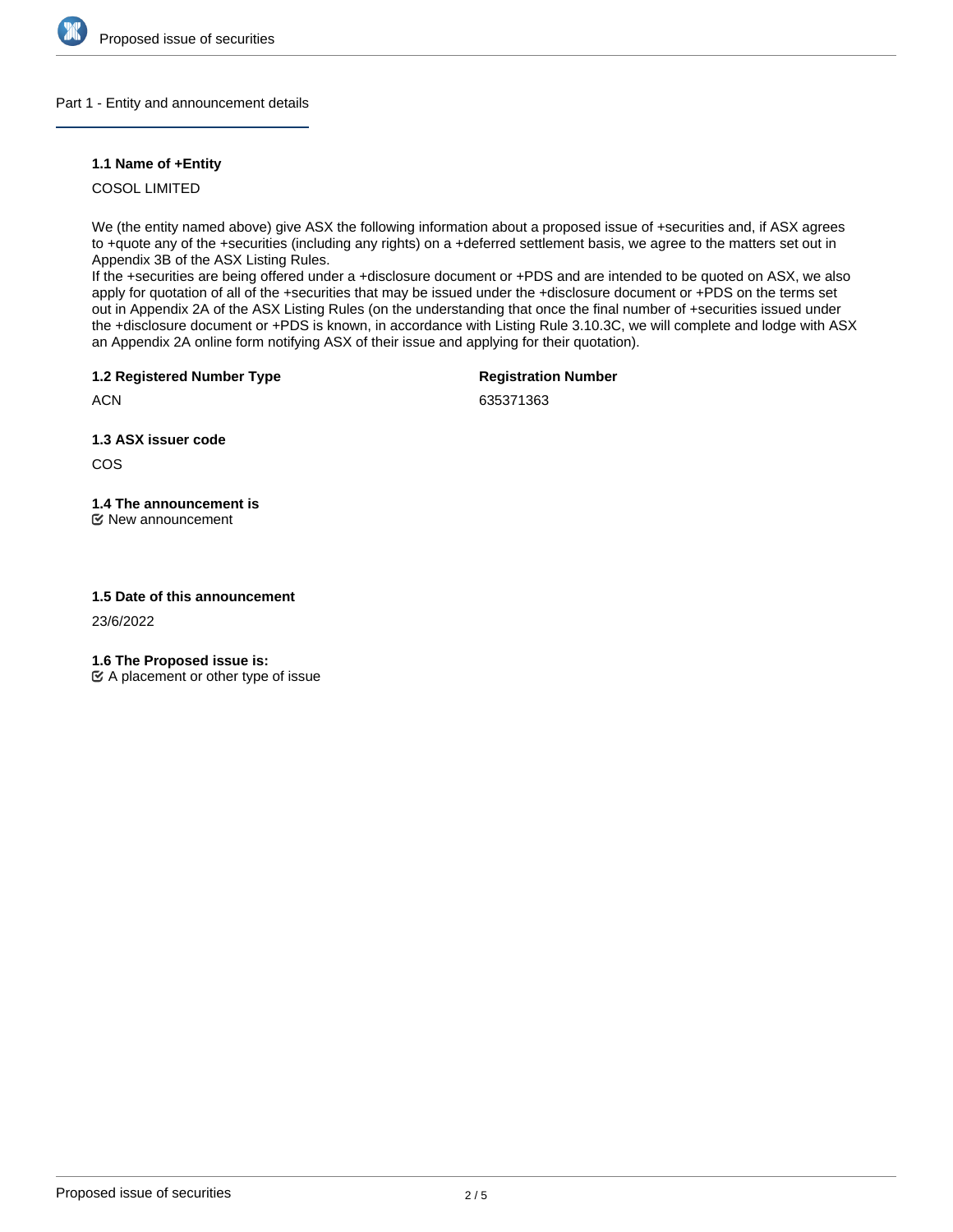

Part 7 - Details of proposed placement or other issue

Part 7A - Conditions

**7A.1 Do any external approvals need to be obtained or other conditions satisfied before the placement or other type of issue can proceed on an unconditional basis?** No

Part 7B - Issue details

**Is the proposed security a 'New class' (+securities in a class that is not yet quoted or recorded by ASX) or an 'Existing class' (additional securities in a class that is already quoted or recorded by ASX)?** Existing class

**Will the proposed issue of this +security include an offer of attaching +securities?** No

Details of +securities proposed to be issued

#### **ASX +security code and description**

COS : ORDINARY FULLY PAID

#### **Number of +securities proposed to be issued**

5,660,378

**Offer price details**

**Are the +securities proposed to be issued being issued for a cash consideration?** No

#### **Please describe the consideration being provided for the +securities**

Part consideration for the acquisition of 100% of the issued capital of Work Management Solutions Pty Ltd

**Please provide an estimate of the AUD equivalent of the consideration being provided for the +securities**

0.530000

**Will these +securities rank equally in all respects from their issue date with the existing issued +securities in that class?** Yes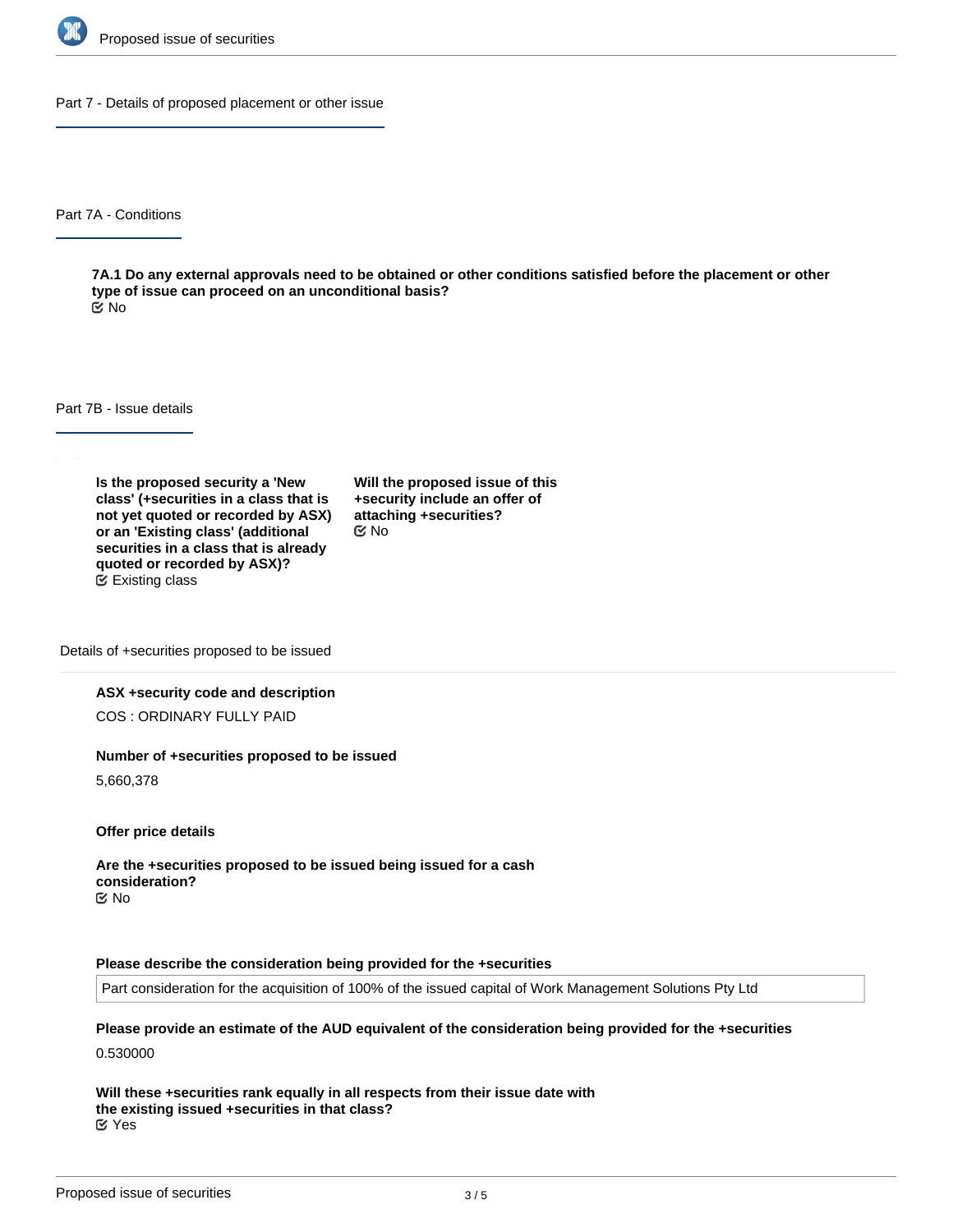

Part 7C - Timetable

**7C.1 Proposed +issue date** 30/6/2022

Part 7D - Listing Rule requirements

**7D.1 Has the entity obtained, or is it obtaining, +security holder approval for the entire issue under listing rule 7.1?** No

**7D.1b Are any of the +securities proposed to be issued without +security holder approval using the entity's 15% placement capacity under listing rule 7.1?** Yes

**7D.1b ( i ) How many +securities are proposed to be issued without security holder approval using the entity's 15% placement capacity under listing rule 7.1?**

5,660,378

**7D.1c Are any of the +securities proposed to be issued without +security holder approval using the entity's additional 10% placement capacity under listing rule 7.1A (if applicable)?** No

**7D.2 Is a party referred to in listing rule 10.11 participating in the proposed issue?** No

**7D.3 Will any of the +securities to be issued be +restricted securities for the purposes of the listing rules?** No

**7D.4 Will any of the +securities to be issued be subject to +voluntary escrow?** Yes

**7D.4a Please enter the number and +class of the +securities subject to +voluntary escrow and the date from which they will cease to be subject to +voluntary escrow**

5,660,378 ordinary shares subject to voluntary escrow until 30 June 2023

Part 7E - Fees and expenses

**7E.1 Will there be a lead manager or broker to the proposed issue?** No

**7E.2 Is the proposed issue to be underwritten?** No